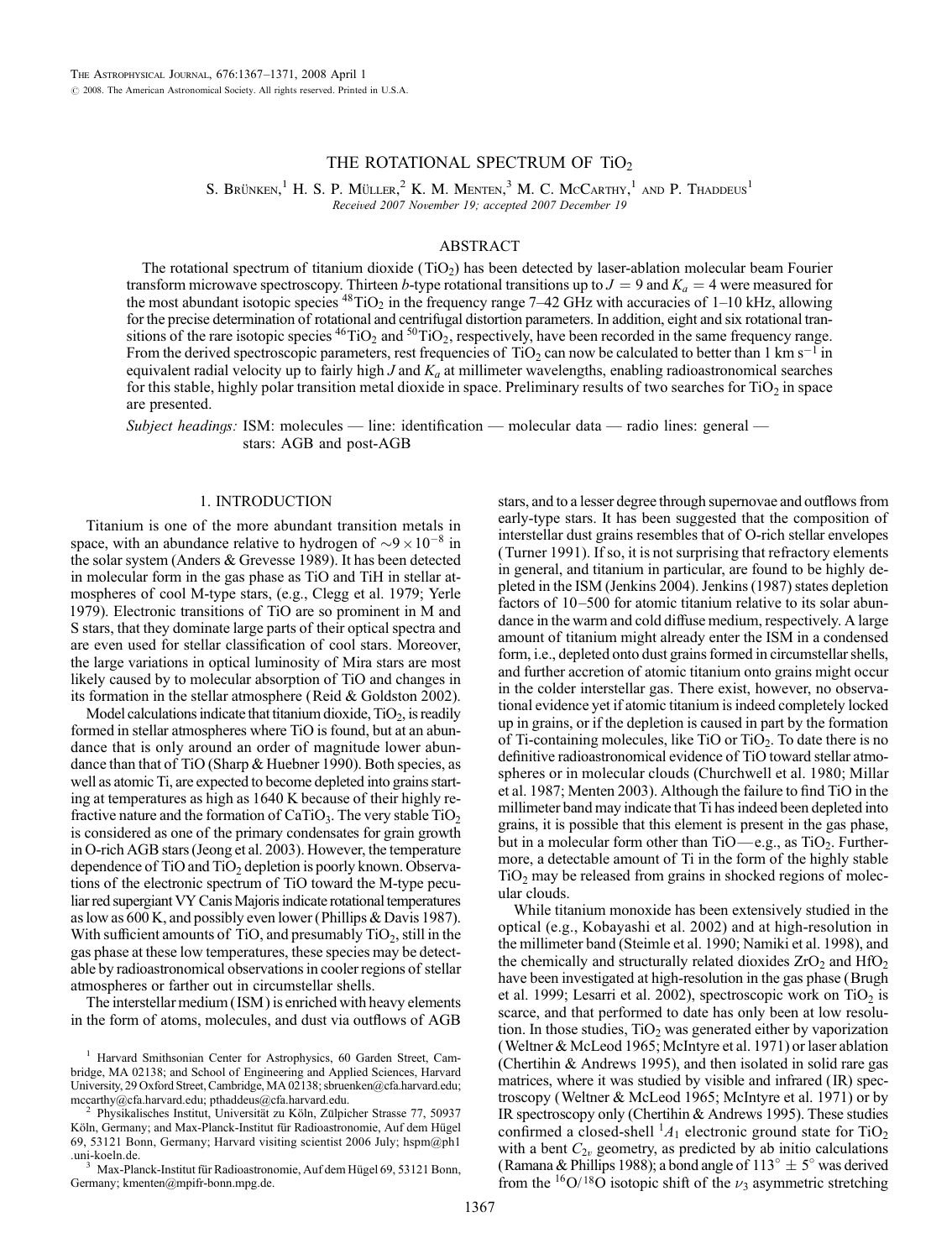mode. The only gas phase investigation of  $TiO<sub>2</sub>$  is an IR spectrum at high temperatures (DeVore & Gallaher 1983) and photoelectron spectroscopy of TiO<sub>2</sub> (Wu & Wang 1997). None have been done at high enough spectral resolution to determine the rotational constants of  $TiO<sub>2</sub>$  and the precise geometrical structure of this molecule.

Here we report high-resolution rotational spectroscopy of  $TiO<sub>2</sub>$  produced by laser ablation. In addition to the normal isotopic species  ${}^{48}TiO_2$ , several rotational lines of  ${}^{46}TiO_2$  and  ${}^{50}TiO_2$ have also been observed in natural abundance, which provides definitive evidence for the composition and structure of the new molecule. With the precise radio frequencies provided here, astronomical searches for this highly polar (6.7 D, from our ab initio calculations) transition metal oxide have been started, and first, preliminary, results will be described. A more detailed account of our laboratory investigations, including detection of several other rare isotopic species of Ti with hyperfine structure ( $^{47}TiO_2$ ,  $^{49}TiO_2$ ), and of Ti  $^{18}O_2$  and  $^{16}OTi$   $^{18}O$ , and a more detailed discussion of the structural properties of  $TiO<sub>2</sub>$  will be given elsewhere.

### 2. EXPERIMENTAL SETUP

Rotational transitions of  $TiO<sub>2</sub>$  were measured in the frequency range 7-42 GHz with a molecular beam Fourier transform microwave (FTM ) spectrometer described in detail by McCarthy et al. (2000). TiO<sub>2</sub> was produced by laser ablation, using a newly constructed source (Brünken et al. 2006) for producing refractory molecules in the gas phase. In our source, as in similar ones (Smalley 1983; Suenram et al. 1990; Hensel et al. 1993) the fundamental (1064 nm) or second harmonic (532 nm) output of a Q-switched Nd:Yag laser (Minilite, Continuum) is focused on a rotating and translating target rod. The ablated material is seeded in an inert buffer gas (Ne) via a commercial solenoid valve (General Valve), and is then cooled rotationally to a few Kelvin as the plasma expands adiabatically into a large vacuum chamber; gas flow rates of  $15-25$  cm<sup>3</sup> minute<sup>-1</sup> at standard temperature and pressure were typical at a pressure of 250 kPa behind the nozzle. The ablation laser is synchronized with the gas pulse (duration 300–400  $\mu$ s) and the excitation microwave pulse at a repetition rate of 6 Hz; the strength of the  $TiO<sub>2</sub>$  lines was found to be quite sensitive to the delays between these three pulses.

Measurements on  $TiO<sub>2</sub>$  were done with two different target rods. The first consisted of microcrystalline TiO<sub>2</sub> powder (99.9+%; Sigma Aldrich), which was pressed into a stable rod (Banser et al. 2006) by using a small amount of commercial binder (methyl cellulose, <4%). The strongest lines were observed with the ablation laser operated on the fundamental at maximum output power ( $\sim$ 28 mJ pulse<sup>-1</sup>) and a laser spot size on the rod of  $\sim$ 400  $\mu$ m. The addition of molecular oxygen (4%) to the carrier gas was found to increase the strength of the lines by a factor of  $2-3$ . Rotational lines of comparable strength were also obtained by ablating a pure Ti rod (99.7% metals basis; Alfa Aesar) in the presence of  $2\%$  O<sub>2</sub> in Ne.

The search for rotational lines of  $TiO<sub>2</sub>$  was facilitated by ab initio calculations at the B3LYP/cc-pVTZ level of theory done with Gaussian 98 (Frisch et al. 1998). The basis set is included in the basis set library of the program for O; the Ti basis set was taken from Bauschlicher (1999). The calculated equilibrium bond length, bond angle and dipole moment of  $TiO<sub>2</sub>$  are 1.641 Å, 112.0°, and 6.7 D, respectively;  $A_e = 31242$ ,  $B_e = 8540$ , and  $C_e = 6707$  MHz were obtained as equilibrium rotational constants for  $48TiO<sub>2</sub>$ . The obtained structure agrees well with previous DFT calculations (Walsh et al. 1999; Grein 2007).



Fig. 1.—Portion of the rotational energy level diagram of  $TiO<sub>2</sub>$ , showing transitions measured for the main isotopic species,  ${}^{48}$ TiO<sub>2</sub>.

#### 3. MEASUREMENTS AND ANALYSIS

 $TiO<sub>2</sub>$  is a closed-shell asymmetric rotor fairly close to the prolate limit ( $\kappa = -0.84$ ) with a large permanent dipole moment along the b-inertial axis. The two equivalent oxygen atoms are bosons, so that half of the rotational levels—those with  $K_a + K_c$  odd, are missing. Nevertheless, many b-type rotational transitions were accessible in the centimeter-wave band with our FTM spectrometer. A portion of the rotational energy level diagram of  $^{48}TiO<sub>2</sub>$ , indicating transitions that have been measured, is shown in Figure 1.

Initial searches for the  $J_{K_a,K_c} = 1_{1,1}-0_{0,0}$  and  $2_{1,1}-2_{0,2}$  transitions were undertaken near 37.5 and 26 GHz, respectively, on the basis of theoretical predictions. The experimental conditions used were those that optimize microwave transitions of  $ZrO<sub>2</sub>$ (Brugh et al. [1999], using a commercially available  $ZrO<sub>2</sub>$  target rod [MgO stabilized; Ortech Inc.]), because the lowest frequency transitions of TiO ( $\sim$ 63.3 GHz) lie well above of the frequency ceiling of our microwave spectrometer. In both searches, a single, isolated line quite close in frequency  $\left\langle \langle 2\% \rangle \right\rangle$  to the theoretical prediction, was found. Subsequent searches for the corresponding lines of the less abundant  $^{46}TiO<sub>2</sub>$  and  $^{50}TiO<sub>2</sub>$  isotopic species yielded lines at the expected isotopic shifts, with intensities in good agreement with those expected from the natural abundance of the Ti isotopes (8.3% for  $46$ Ti, 73.7% for  $48$ Ti, 5.2% for  $50$ Ti). A third transition,  $2_{0,2}-1_{1,1}$ , was found rather quickly for each of these three isotopic species (see Fig. 2) by assuming that the inertial defect  $\Delta = I_c - I_b - I_a$  of TiO<sub>2</sub> was slightly smaller than those of the related  $ZrO_2$  (0.23 amu Å<sup>2</sup>; Brugh et al. 1999) and  $HfO<sub>2</sub>$  (0.24 amu Å<sup>2</sup>; Lesarri et al. 2002) molecules.

In all, 13 transitions of the normal species  ${}^{48}TiO_2$  with rotational quantum numbers up to  $J = 9$ ,  $K_a = 4$  (arrows in Fig. 1) and  $E = 26$  cm<sup>-1</sup> have been measured to an accuracy of 2-10 kHz.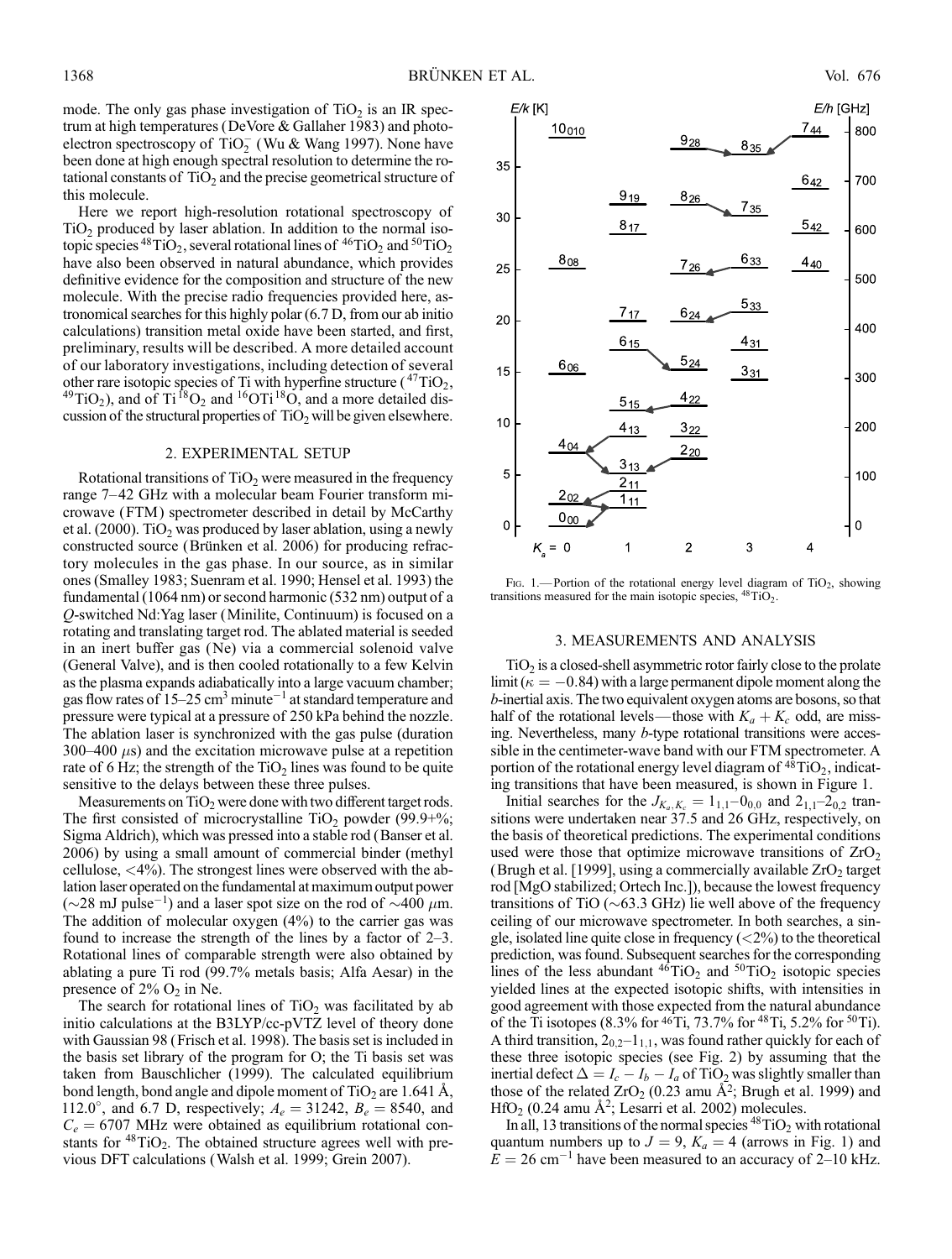

Fig. 2.— $J_{K_aK_c} = 2_{02}-1_{11}$  rotational transition for three (<sup>48</sup>TiO<sub>2</sub> <sup>46</sup>TiO<sub>2</sub>, and <sup>50</sup>TiO<sub>2</sub>) isotopic species of TiO<sub>2</sub> recorded in natural abundance. The intensity has been scaled according to the isotopic abundance. The integration time is 30 s for the main isotopomer (top) and  $\sim$ 8 minutes for the two rarer isotopomers (bottom).

For the rarer isotopic species  ${}^{46}TiO_2$  and  ${}^{50}TiO_2$ , eight and six transitions, respectively, have been measured in natural abundance. A complete list of the measured lines is given in Table 1. The rotational and leading centrifugal distortion constants from a standard A-reduced Hamiltonian have been fitted to the data using Pickett's SPFIT/ SPCAT program suite (Pickett 1991). The ratios of the quartic distortion constants were constrained to those obtained by empirical force field calculations, while the ratios of the sextic parameters  $\Phi_K$  were taken from ab initio calculations. The best-fit spectroscopic parameters are summarized in Table 2.

There can be no doubt that the observed lines arise from  $TiO<sub>2</sub>$ . The fact that the species is generated by laser ablation of  $TiO<sub>2</sub>$  or of Ti and subsequent reaction with  $O_2$  indicates that we are observing a titanium oxide. The derived spectroscopic parameters are in good agreement with those calculated ab initio for  $TiO<sub>2</sub>$ as do the ground state effective bond length and bond angle of 1.651 Å, 111.57°, derived from the rotational constants in Table 2 with the theoretical equilibrium values. No Zeeman splitting was observed in the presence of a magnetic field, confirming a closedshell molecule. The small positive inertial defect of 0.202 amu  $\mathring{A}^2$ is consistent with a fairly rigid planar molecule, the spin statistics imply a  $C_2$  symmetry axis and two identical bosons in the molecule. Furthermore, we were able to observe the less abundant isotopic species at the expected isotopic shifts with intensities expected from the abundances of naturally occurring <sup>46</sup>Ti, <sup>47</sup>Ti,  $48\text{Ti}$ ,  $49\text{Ti}$ , and  $50\text{Ti}$ , and with resolved hyperfine structure for the <sup>47</sup>Ti and <sup>49</sup>Ti species.

#### 4. DISCUSSION AND CONCLUSION

With the present data the rotational spectrum of  $TiO<sub>2</sub>$  can be predicted to about 1 km  $s^{-1}$  in equivalent radial velocity over the entire radio band (<300 GHz), for energy levels with  $J'' \le 20$ ,  $K_a \leq 6$  and lower state energies as high as 100 cm<sup>-1</sup>, allowing for sensitive astronomical searches in circumstellar shells and molecular clouds. Such predictions will be available in the catalog section of the Cologne Database for Molecular Spectroscopy<sup>4</sup> (CDMS; Müller et al. 2001, 2005).

Oxygen-rich circumstellar shells, where strong optical absorption of TiO, as well as mm-wavelength emission lines of molecular species like  $SiO$ ,  $SO_2$ ,  $CO$ , and HCN, are found, may be the best places to find  $TiO<sub>2</sub>$ . In 2006 December we undertook a

<sup>4</sup> See http://www.astro.uni-koeln.de/vorhersagen.

| TABLE 1 |                                                                                                                                         |  |  |  |  |
|---------|-----------------------------------------------------------------------------------------------------------------------------------------|--|--|--|--|
|         | MEASURED ROTATIONAL TRANSITIONS OF <sup>48</sup> TIO <sub>2</sub> , <sup>46</sup> TIO <sub>2</sub> , AND <sup>50</sup> TIO <sub>2</sub> |  |  |  |  |

|                   | $48$ TiO <sub>2</sub> |                      |                    | $46$ TiO <sub>2</sub> |                      | $50$ TiO <sub>2</sub> |                    |                      |                   |
|-------------------|-----------------------|----------------------|--------------------|-----------------------|----------------------|-----------------------|--------------------|----------------------|-------------------|
| $J_{K_aK_c} =$    | Frequency<br>(MHz)    | Uncertainty<br>(kHz) | $O - C^a$<br>(kHz) | Frequency<br>(MHz)    | Uncertainty<br>(kHz) | $O - Ca$<br>(kHz)     | Frequency<br>(MHz) | Uncertainty<br>(kHz) | $O - Ca$<br>(kHz) |
|                   | 37133.5950            | 3.0                  | $-2.3$             | 37689.1324            | 3.0                  | 2.5                   | 36621.4683         | 3.0                  | $-1.4$            |
|                   | 25877.3012            | 2.0                  | 1.7                | 26353.4084            | 3.0                  | 0.7                   | 25440.4435         | 4.0                  | $-2.2$            |
|                   | 33618.4945            | 3.0                  | 1.5                | 33950.7147            | 3.0                  | $-2.8$                | 33319.4690         | 3.0                  | 0.6               |
|                   | 8009.5912             | 2.0                  | 1.0                | 7532.7114             | 1.0                  | $-0.2$                | 8447.1487          | 1.0                  | 0.2               |
|                   | 41342.1296            | 5.0                  | 7.9                |                       |                      |                       |                    |                      |                   |
|                   | 29423.3712            | 2.0                  | $-2.3$             | 30822.9231            | 5.0                  | $-2.1$                | 28139.7474         | 2.0                  | 0.9               |
|                   | 9741.6774             | 3.0                  | 1.1                | 10882.5502            | 5.0                  | 6.3                   | 8705.8141          | 4.0                  | $-1.7$            |
|                   | 39545.6944            | 2.0                  | $-1.5$             | 37955.5276            | 3.0                  | 0.3                   |                    |                      |                   |
|                   | 18473.8258            | 3.0                  | 0.5                |                       |                      |                       |                    |                      |                   |
|                   | 12465.6519            | 3.0                  | 2.1                | 14728.1420            | 5.0                  | $-3.5$                |                    |                      |                   |
|                   | 20687.2500            | 3.0                  | 1.3                |                       |                      |                       |                    |                      |                   |
|                   | 11253.1454            | 3.0                  | 0.7                |                       |                      |                       |                    |                      |                   |
| $7_{44} - 8_{35}$ | 36774.5253            | 10.0                 | 1.1                |                       |                      |                       |                    |                      |                   |

<sup>a</sup> Observed frequency minus frequency calculated from the best-fit set of spectroscopic parameters in Table 2.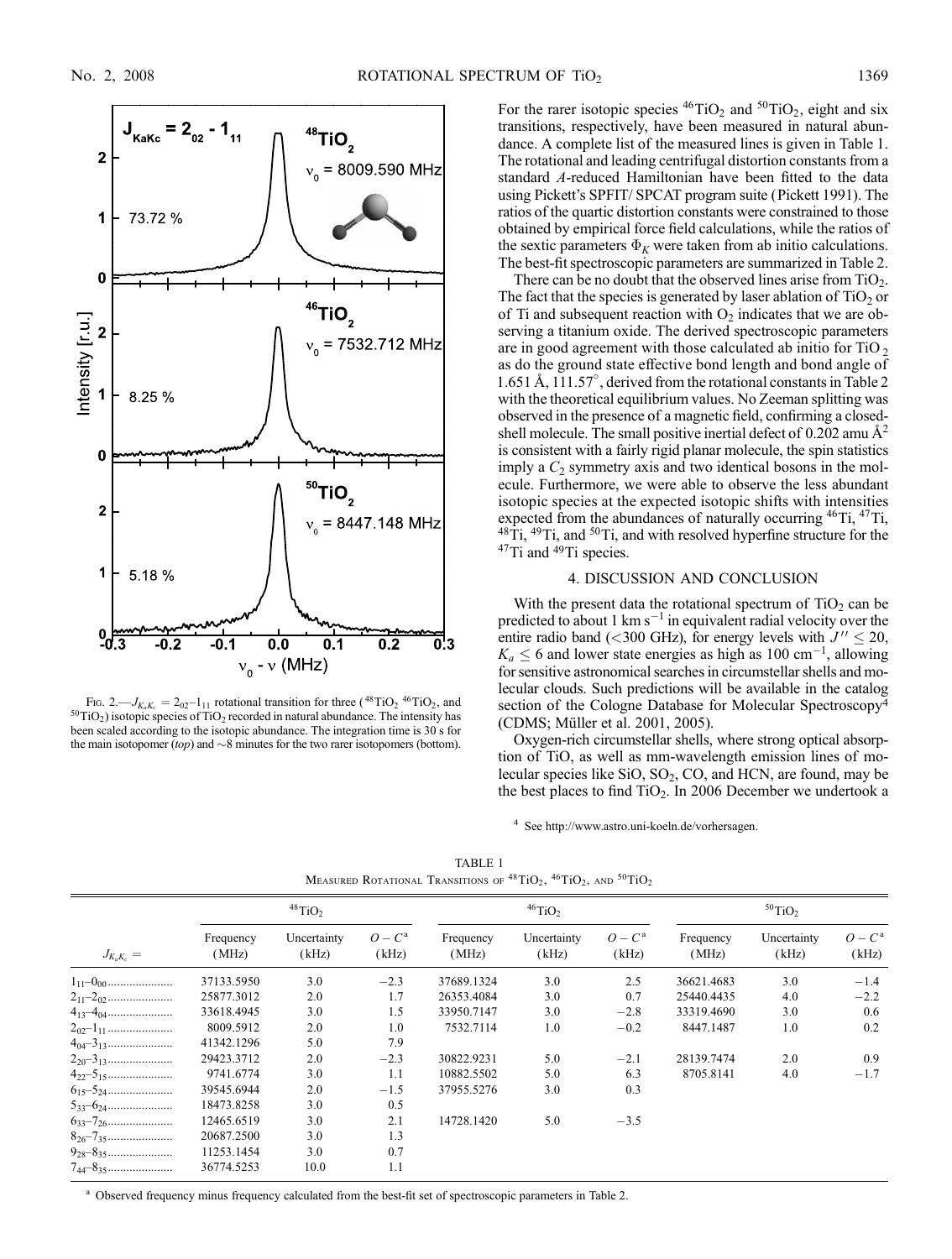| TABLE 2                                     |  |  |  |  |
|---------------------------------------------|--|--|--|--|
| SPECTROSCOPIC PARAMETERS OF $TiO2$ (in MHz) |  |  |  |  |

| Parameter | $48$ TiO <sub>2</sub> | $46$ TiO <sub>2</sub> | $50$ TiO <sub>2</sub> |
|-----------|-----------------------|-----------------------|-----------------------|
|           | 30520.541 48 (165)    | 31051.480 24 (193)    | 30031.664 25 (175)    |
|           | 8471.758 38 (54)      | 8471.564 74 (54)      | 8471.935 46 (52)      |
|           | 6613.587 31 (47)      | 6638.200 85 (53)      | 6590.319 09 (49)      |
|           | 8.363 2 (123)         | 8.394 6 (124)         | 8.334 2 (123)         |
|           | $-94.397(110)$        | $-96.101(112)$        | $-92.464(107)$        |
|           | 732.445 (151)         | 757.180 (156)         | 710.028 (147)         |
|           | 2.9815(40)            | 2.9657(40)            | $2.995$ 9 (40)        |
|           | 16.819 (141)          | 17.304 (144)          | 16.365(137)           |
|           | 39.3(85)              | 41.3 (89)             | 37.5(81)              |

Note.—Numbers in parentheses are one standard deviation in units of the least significant figures.

search for  $TiO<sub>2</sub>$  with the IRAM 30 m radio telescope<sup>5</sup> toward the red supergiant VY CMa, the high mass-loss Mira variable IK Tau (both of M spectral type) and the S-star  $\chi$  Cyg. Note that the former two objects are oxygen-rich in which the O abundance, [O], is larger than the carbon abundance, [C]. In contrast, in S-type stars [O]  $\approx$  [C]. Apart from the ubiquitous CO,  $\chi$  Cyg shows prominent mm-wavelength SiO emission. In addition, these sources have high mass loss rates and prominent absorption features of TiO in the visible. The search was based on a number of transitions in the frequency range 100–260 GHz that probe different excitation energies, since it is difficult to estimate the excitation conditions for this molecule in these sources. No lines of TiO<sub>2</sub> where detected toward IK Tau and  $\chi$  Cyg, but two emission features at transition frequencies of  $TiO<sub>2</sub>$  were detected toward VY CMa. Whereas the  $16<sub>0,16</sub>-15<sub>1,15</sub>$  transition at 218.1 GHz is barely detected above the noise, there is a clear 3  $\sigma$  detection of a feature at the frequency (255.9 GHz) of the  $18_{1,17}$ - $17<sub>2,16</sub>$  transition. Overlap of this possible TiO<sub>2</sub> line with that of an unknown species or a high velocity component of  $SO_2$ , however, cannot be ruled out entirely at this point. Both tentatively detected transitions have high upper state energies (63.4 and  $86.6 \text{ cm}^{-1}$ , respectively), and no lines with lower energies were detected, indicating, if correct, an excitation temperature for  $TiO<sub>2</sub>$ above 300 K. Further measurements of similarly high energetic lines are required.

Very recently, we also searched for  $TiO<sub>2</sub>$  toward the high-mass star-forming region Sgr B2 (M ). Several other species containing refractory elements have been observed toward this source, many in absorption in their lowest energy transitions against the strong continuum of Sgr B2 (M) (e.g., SiO, SiS Peng et al. 1995; Dickinson & Kuiper 1981). It is the only interstellar source where SiN has been detected (Schilke et al. 2003), or where a transition metal (FeO) has tentatively been detected by its radio spectrum to date (Walmsley et al. 2002; Furuya et al. 2003). We used the Australian Telescope Compact Array<sup>6</sup> in its compact (H75) configuration to search for the ground state  $1_{1,1}-0_{0,0}$  transition of TiO<sub>2</sub> at 37.133 GHz. A weak absorption feature ( $\tau = 0.0008$ ) was

 $5$  IRAM is supported by INSU/CNRS (France), MPG (Germany) and IGN (Spain).

 $6$  The Australia Telescope is funded by the Commonwealth of Australia for operation as a National Facility managed by CSIRO.

detected at this frequency during observations in 2007 October. However, an unambiguous detection toward this moderately linerich source requires the observation of additional transitions at similar energies. Further radioastronomical observations are planned, and detailed accounts of the astronomical searches for  $TiO<sub>2</sub>$  and  $TiO$ will be given.

Other molecules containing transition metals may be detectable with the present laboratory techniques. Obvious candidates are the isoelectronic and structurally similar titanium disulfide  $TiS<sub>2</sub>$  and the mixed oxide sulfide of titanium, OTiS. Quantum chemical calculations predict dipole moments comparable to that of  $TiO<sub>2</sub>$  for these closed-shell species (H. S. P. Müller 2007, private communication). Both are heavier than  $TiO<sub>2</sub>$ , so that a larger number of rotational transitions are accessible with our microwave spectrometer; they might be produced by either ablating a pure sample of  $TiS_2$  or of  $Ti$  in the presence of  $CS_2$ ,  $H_2S$  or OCS.

With an efficient production mechanism for  $TiO<sub>2</sub>$  now established, it is feasible to measure its gas-phase electronic spectrum for the first time. The transition energy of 2.4 eV of the  $1^{1}B_{2} \leftarrow X^{1}A_{1}$  transition of TiO<sub>2</sub> is fairly well constrained by matrix spectroscopy (Weltner & McLeod 1965; McIntyre et al. 1971) and by theoretical calculations, which also yield vibrational frequencies for the ground and excited electronic states (Grein 2007). With a calculated oscillator strength of 0.014 (McIntyre et al. 1971) this transition should be readily detectable with present sensitive laser techniques such as REMPI or CRD. Such investigations might yield the optical detection of  $TiO<sub>2</sub>$  in O-rich stellar atmospheres, and clarify its role in dust formation in circumstellar envelopes. It should be noted that Wallerstein & Gonzalez (2001) find an unidentified emission feature toward the M supergiant VY Canis Majoris at 530.538 nm, very close to that expected for the above transition of  $TiO<sub>2</sub>$ .

We thank E. S. Palmer for laboratory assistance, and I. Feain for support with the ATCA observations. Recently, the CDMS and HSPM have been supported by the Bundesministerium für Bildung und Forschung (BMBF) administered through Deutsches Zentrum für Luft- und Raumfahrt (DLR; the German space agency). This work is supported by NSF grant CHE-0701204 and NASA grant NNXO8AE05G. S. B. is grateful to the Harvard College Observatory for the 2005 Menzel Fellowship.

# **REFERENCES**

Anders, E., & Grevesse, N. 1989, Geochim. Cosmochim.Acta, 53, 197 Banser, D., Grabow, J.-U., Cocinero, E. J., Lesarri, A., & Alonso, J. L. 2006, J. Mol. Struct., 795, 163

Bauschlicher, C. W., Jr. 1999, Theor. Chem. Acc., 103, 141

Brugh, D. J., Suenram, R. D., & Stevens, W. J. 1999, J. Chem. Phys., 111, 3526

Brünken, S., McCarthy, M. C., Thaddeus, P., Godfrey, P. D., & Brown, R. D. 2006, A&A, 459, 317

Churchwell, E., Hocking, W. H., Merer, A. J., & Gerry, M. C. L. 1980, AJ, 85, 1382

Chertihin, G. V., & Andrews, L. 1995, J. Phys. Chem., 99, 6356